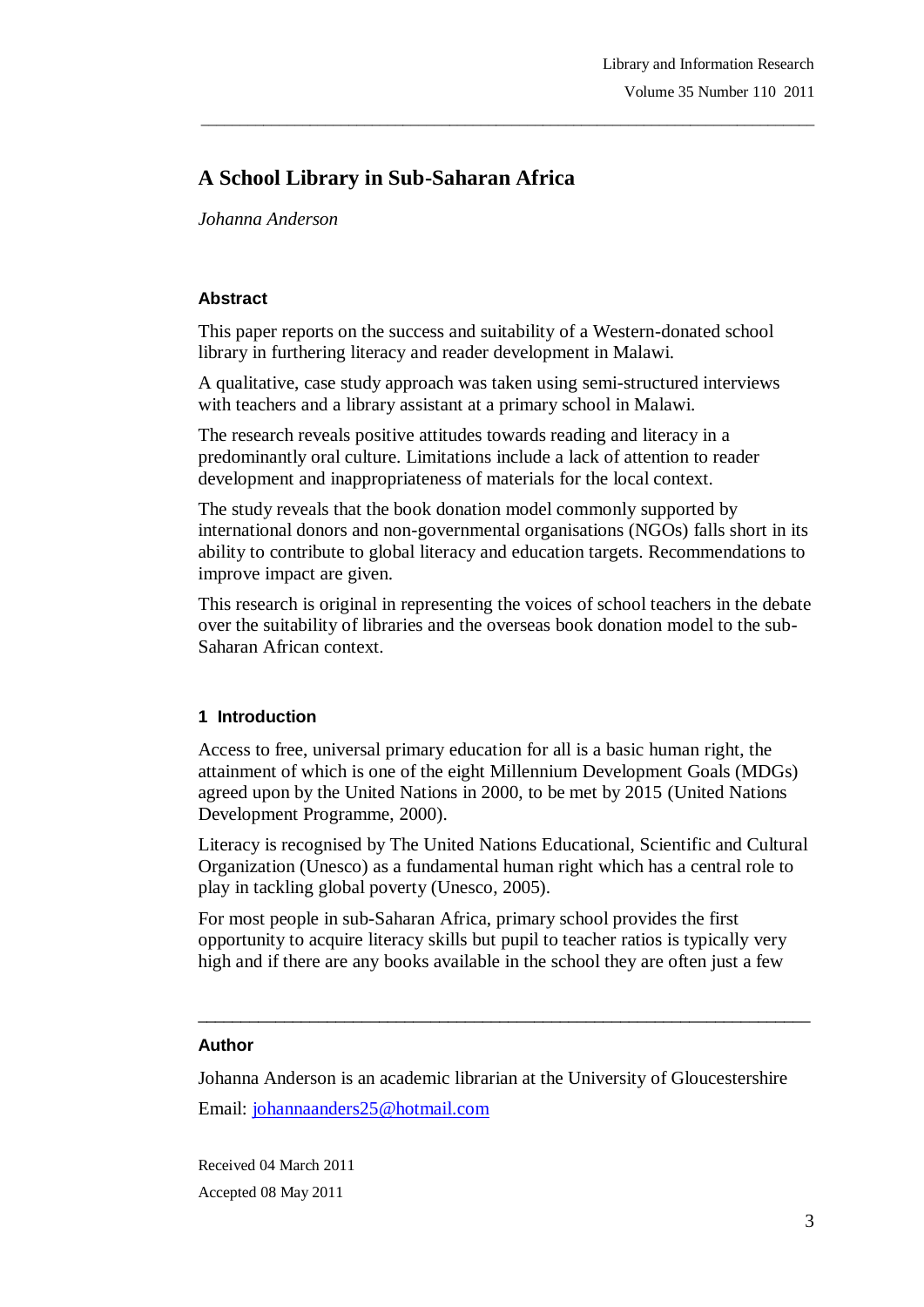government text books which have to be shared between six or more pupils at a time (Makotsi, 2004, 6). There are rarely the resources available to create a literate environment.

 $\_$  , and the set of the set of the set of the set of the set of the set of the set of the set of the set of the set of the set of the set of the set of the set of the set of the set of the set of the set of the set of th

Non-governmental organisations (NGOs) and donors have traditionally attempted to address the lack of resources through the donation of surplus Western books and educational material. While much current research focuses on how information and communication technologies (ICT) can facilitate access to information in developing countries, lack of electricity, computer access and internet connection (World Economic Forum, 2009) still mean that book donation has a large role to play and libraries are ideally suited to fill the resource gap.

*With sufficient investment and support, libraries will have a major positive impact on the achievement of Education for All and the Millennium Development Goals.* (Krolak, 2005, 13)

Book donations come in two forms, the solicited and the unsolicited. Unsolicited book donations are the easiest to obtain, and therefore the most common. Donors who provide solicited material generally insist on proof that the resources will be used effectively before assistance is secured. This requires skill and patience from the requester because impact and effectiveness are difficult to measure and competition for the resources is great. Unsolicited donations rarely have provisos attached. There is concern that where the unsolicited book donation approach is used, professional needs assessments are seldom undertaken and continuing monitoring and evaluation procedures, with active community participation, are rarely implemented (Krolak, 2005). The result is the provision of information services that are based upon assumptions and not on actual need.

Since the 1960s there has been much scrutiny of library aid; the tone of which has changed little. However, many of the theories and conclusions presented by the literature have been arrived at via desk-based research and there is a lack of first hand data available.

This paper reports the findings of a research project that was designed, using a largely qualitative approach, to investigate library aid from the recipient's perspective so that library aid donors can be better informed about the people they are serving. The intention was to inform future practice and research.

The research questions posed in the study were:

- 1. Does reading have a role to play in a traditionally oral culture?
- 2. How relevant is donated book stock to library users?
- 3. How is library stock used and, in light of this, what impact does it have?
- 4. How is reader development supported?

### **2 Methodology**

A case study research project was conducted at Cape Maclear Primary School, Chembe village, in Malawi, over a three-week period in November 2008. Semistructured interviews with the teachers and the library assistant were analysed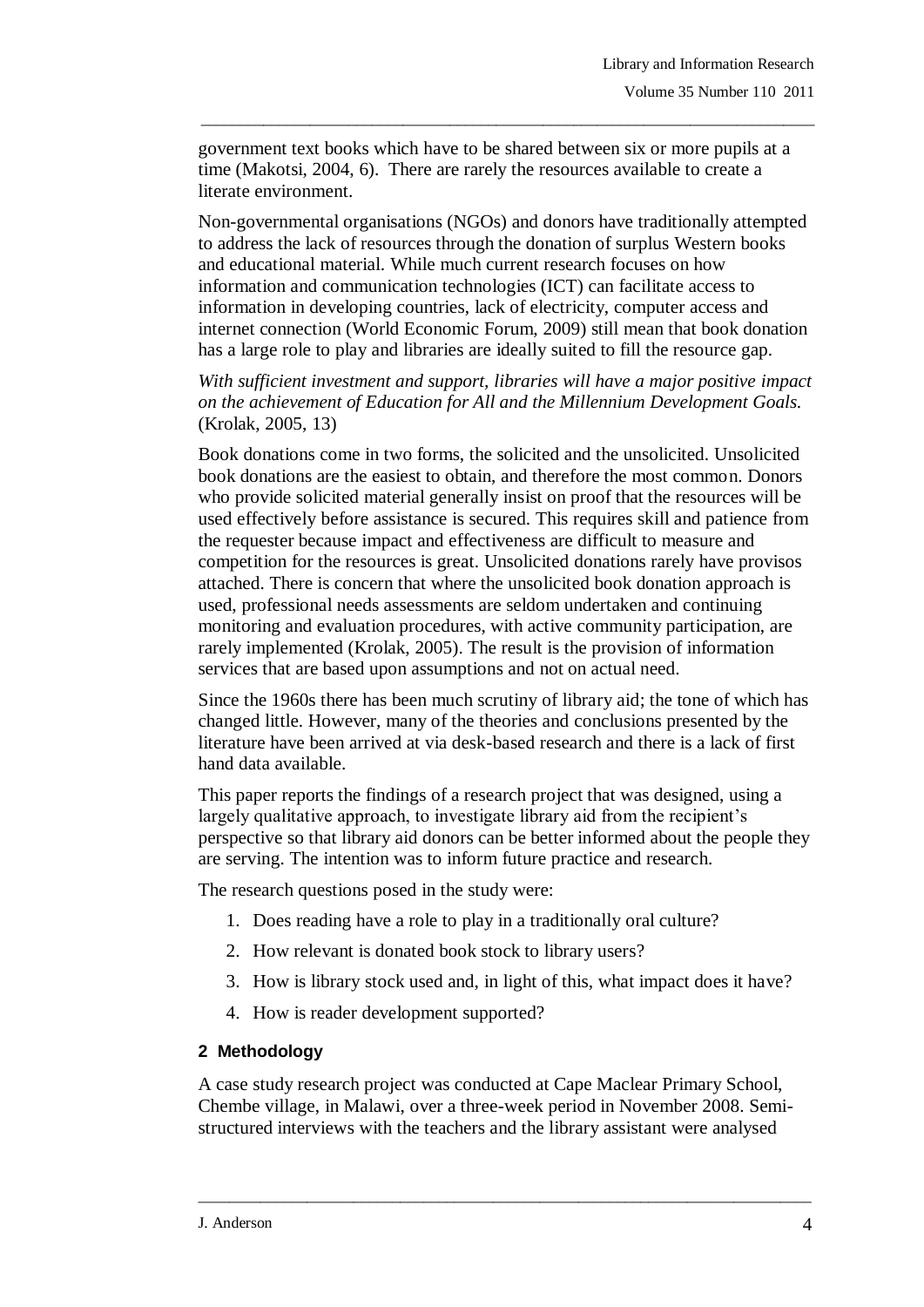alongside internal documentation collected, which included exam statistics and diary-like reports written by the library assistant since the library was installed.

 $\_$  , and the set of the set of the set of the set of the set of the set of the set of the set of the set of the set of the set of the set of the set of the set of the set of the set of the set of the set of the set of th

The voice of library aid recipients in Sub-Saharan Africa is very poorly represented in existing literature so a largely participatory approach was considered the most appropriate method to use as this "enhanced the opportunity to reveal aspects of social worlds that are important to the participants that might not otherwise cross the mind of the unacquainted researcher" (Bryman, 2001, 280), thus allowing the researcher to establish the opinions and needs of the library aid recipients in depth.

Twelve of the thirteen teachers at the school, including the head teacher, agreed to be interviewed as did the library assistant. The questions were designed to encourage the interviewee to think in depth about many aspects of the library, such as patterns of usage, the relevance of the stock, and the role of reading in Malawian culture.

The interviews were recorded and transcribed verbatim and then analysed alongside the internal documents that had been collected, using data management and analysis software NVivo.

### **3 Context for the research**

Malawi is culturally and economically representative of many sub-Saharan African countries. It is landlocked, has few natural resources, is one of the least developed countries in the world, and despite its rich cultural diversity, has an oral culture that features many similarities to other sub-Saharan African societies. Malawi used to be an English protectorate and its official language is English despite its people predominantly speaking Chichewa, their local language, as a first language.

The Malawian government abolished primary school education fees in 1994 (UNDP, 2003, 4), however there were not the materials to support the increase of student numbers that this resulted in. A small NGO based in Bristol, United Kingdom (UK) is attempting to address this need for educational material by shipping unsolicited donated English material to schools in Malawi and setting up libraries.

The NGO installed a library in rural Malawi at Cape Maclear Primary School in 2005 with the intention of setting up more in the future. Since its installation they have funded a library assistant, selected by them, to work in the library at the primary school. The library assistant received no training and has not completed secondary education himself. The teachers and library assistant at the school had no knowledge of the stock selection before it reached them.

The NGO rely on book donations from Western publishers, British schools that donate surplus or unwanted stock, and other private donations. The stock selection policy is informal and the recipient schools are left to run the library as they see fit.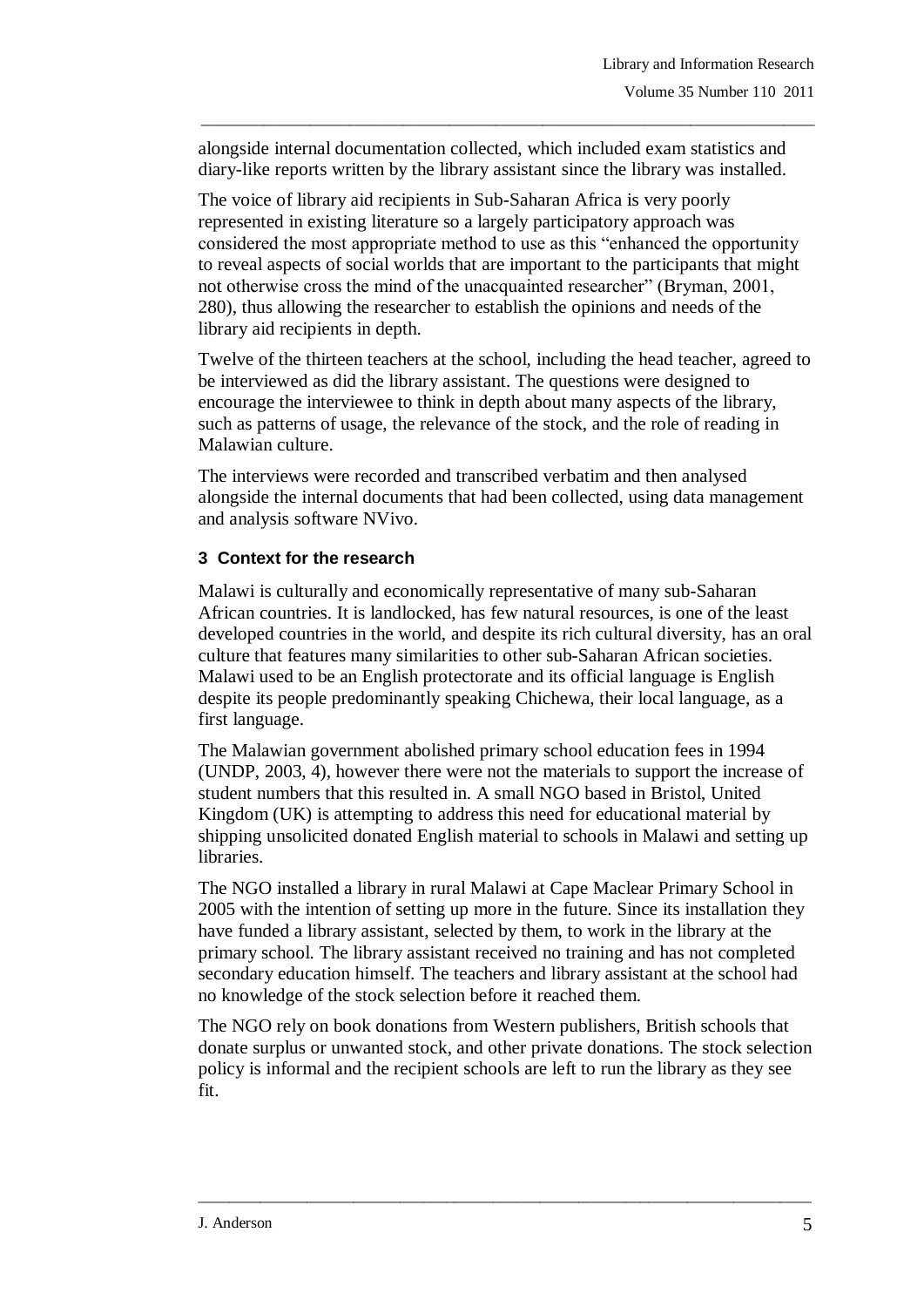### **4 The literature**

Before discussing the findings of the primary research conducted in Malawi, key ideas from the available literature are presented, which suggest that cultural traits, teaching methods and language barriers are all major obstacles that need to be tackled if the low levels of literacy in sub-Saharan Africa are to be addressed.

 $\_$  , and the set of the set of the set of the set of the set of the set of the set of the set of the set of the set of the set of the set of the set of the set of the set of the set of the set of the set of the set of th

### **4.1 Culture and literacy**

Commentators often state that sub-Saharan Africa lacks a reading culture (Totemeyer, 1994; Sturges and Neill, 1998; Rosenberg, 2003; Krolak, 2005). Totemeyer (1994, 413), suggests that this is because sub-Saharan Africa's oral culture renders reading redundant - people stop reading once they complete their schooling as they "derive more pleasure from the oral and performing arts". As most adults in sub-Saharan Africa are non-literate they do not read at home, and if reading does not take place at home then a reading culture will not develop. The non-literate majority affect the literate minority and as such oral modes of communication remain prevalent. Sturges and Neill (1998, 68) posit that the act of reading is not only superfluous to oral traditions but it is in discord with traditional values. In oral traditions trusted sources of information are community chiefs and not the written word in a foreign book. What is more, "both the content of the books and the solitude required to read them conflict with traditional values, making them at once less comprehensible and less acceptable" (Sturges and Neill, 1998, 150).

Similar conclusions regarding cultural preferences and traits feature throughout the discourse on libraries and literacy in sub-Saharan Africa, suggesting a limited role or cultural ceiling for reading. However, these claims are contradicted in the few qualitative studies that have been undertaken. When assessing the information needs of a rural sub Saharan African community (Sturges and Chimseu 1996) observed that print material is widely valued and that some traits of an oral culture actually facilitate access to the written word. For example it is "shared by the literate (often school children) with the non-literate". A South African initiative called "Born to Read" (Mtshweni, 2003, 9), which encouraged non-literate mothers to become library members and read with their children by using the pictures in books to tell a story, found that this was welcomed as it promoted traditional storytelling. Instead of the reading culture being stifled by an oral tradition where some may say it had no place, the mothers could identify similarities of storytelling in their own culture with the storytelling using books, thus enabling them to use their experience to introduce their children to reading in a way that they were comfortable with. By gaining an understanding of the local culture and what was important to the participants it was possible to take an approach that exploited synergies between oral and literate cultures.

### **4.2 Teaching and Reader Development**

Reader development focuses on fostering a reading habit by developing positive attitudes towards reading, which in turn creates positive attitudes towards the development of reading skills. It is active intervention to sell: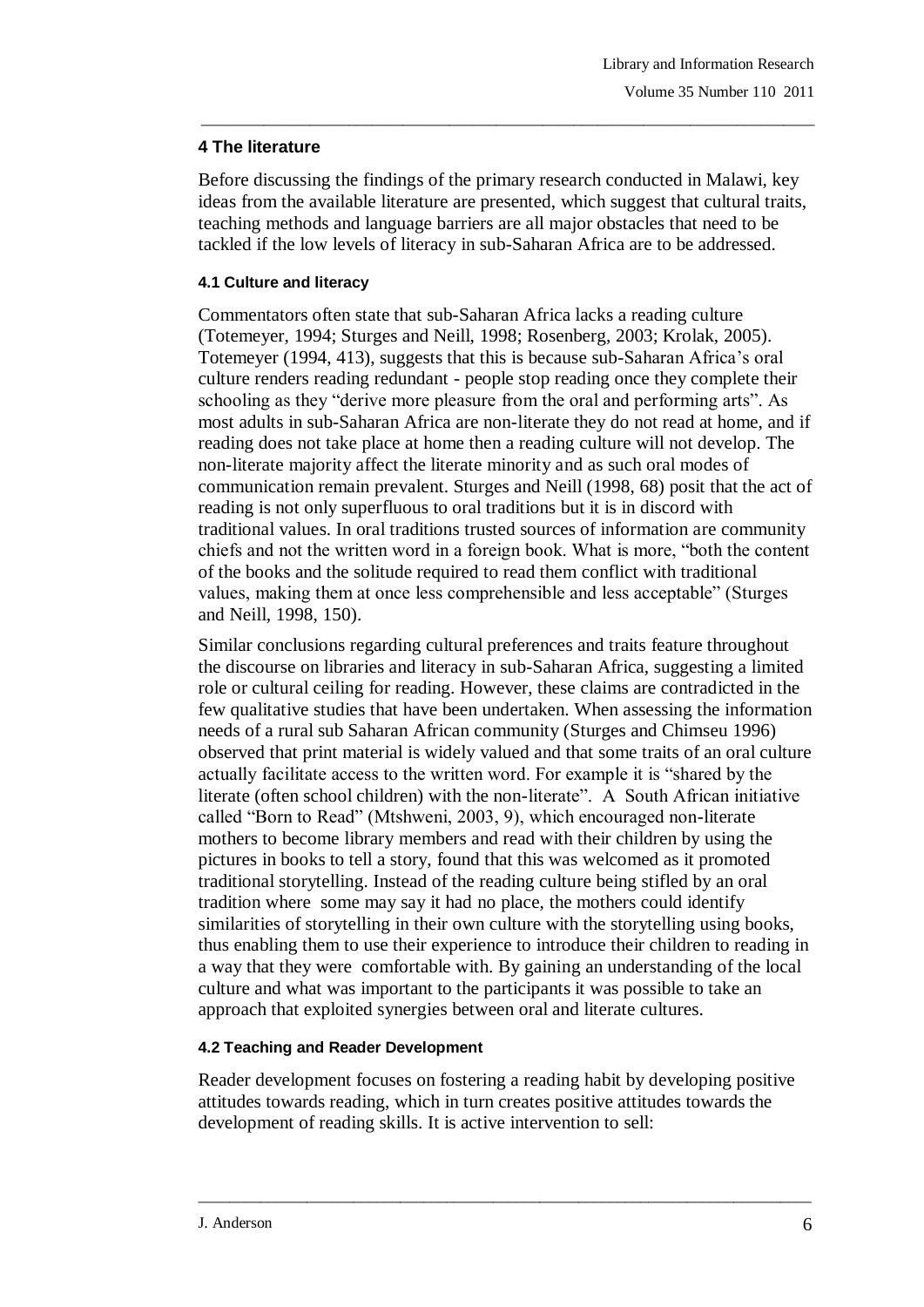*..the reading experience and what it can do for you [. . .] recognizing that reading has a crucial role to play in creating independent learners, underpinning literacy skills and educational attainment, and helping people understand themselves and others better. It starts with librarians introducing very young babies to books and carries on throughout the ages.* 

 $\_$  , and the set of the set of the set of the set of the set of the set of the set of the set of the set of the set of the set of the set of the set of the set of the set of the set of the set of the set of the set of th

### (Rosenberg, 2003, 4)

Many commentators lament the fact that teachers in sub-Saharan Africa do not have the knowledge or experience to encourage reader development so that when they are given access to books the resources are not used to their full potential. Sturges and Neill (1998, 163) claim that it is hard to convince teachers in sub-Saharan African schools the value of libraries due, not only to a previous lack of access to books, but also to the difficulty of persuading teachers to use teaching methods other than the ones with which they are familiar. Williams (1998, 14) observed reading classes in primary schools in Malawi and Zambia and found that the predominant method of teaching is the drilling of words and sentences through repetition. This method of teaching merely serves to reinforce structural patterns and does little to attend to meaning.

*It is no guarantee of understanding and at worst is simply a performance which masks a lack of real competence.*

(Williams, 1998, 14)

These teaching methods are not suitable for teaching children in a second language and they are not conducive to reader development and the raising of literacy standards.

The active support of reader development is vital to the growth of a reading culture in sub-Saharan Africa. However, "it is not yet regarded as a core aspect of service provision in libraries in developing countries" Rosenberg (2003, iv) and it is an area that is rarely discussed in the literature.

In the available literature, the voice of the teachers is distinctly lacking. As teaching methods and attitudes have a pivotal role to play in reader development and the growth of a reading culture, it was hoped that by engaging the teachers in dialogue for the research project, new ideas would emerge on how reader development can be adapted to their situation.

### **4.3 Language**

In sub-Saharan Africa, Western books donated by NGOs and 80 per cent of new titles from Africa are in ex-colonial languages, particularly English and French, despite the fact that less than 5 per cent of the continent's population is regarded as being fluent in either of them (Sturges and Neill, 1998, 26). In sub-Saharan Africa, children mainly begin their preschool and early school lives communicating only in their local language. When they reach higher classes they are taught in languages such as English or French, which to them, although they are their country's official languages, are essentially foreign languages.

A study of bilingual literacy and teaching practices in Malawi and Zambia, concluded that students in Malawi do not read English well enough to be able to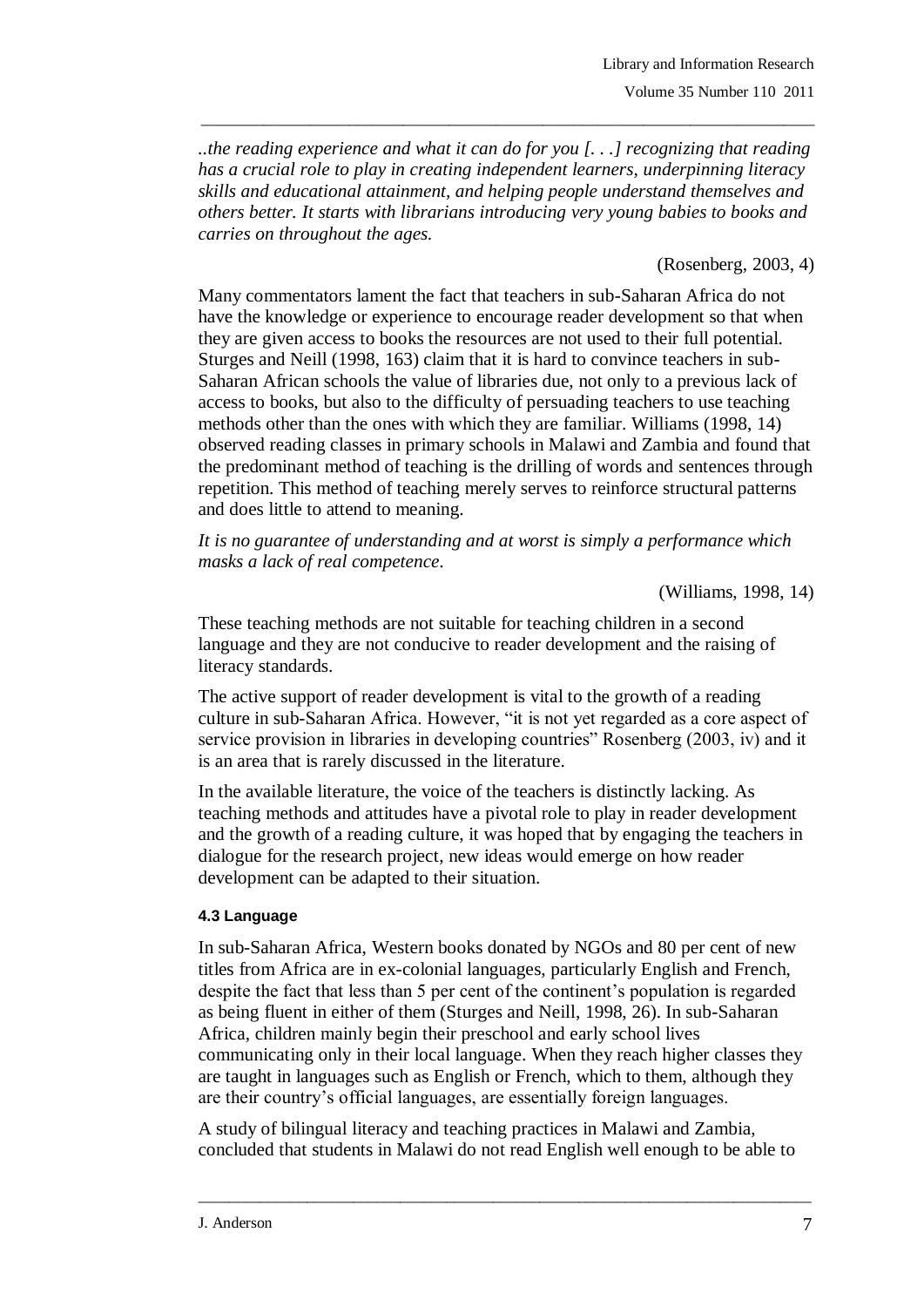use it to learn in other subjects (Williams, 1998, 58). This is of serious concern if the only books that the children have access to are written in English.

 $\_$  , and the set of the set of the set of the set of the set of the set of the set of the set of the set of the set of the set of the set of the set of the set of the set of the set of the set of the set of the set of th

### **5 Findings**

As is evident from the literature there are many perceived barriers to the development of a reading culture in Sub-Saharan Africa. The following sections detail the findings of the research project which investigated these issues from the recipient's perspective.

#### **5.1 Culture and Literacy**

The research found that the community members in Cape Maclear with an interest in reading are predominantly the newly literate, such as the recent school leavers and secondary school pupils, who frequently request to use the books.

As it is often only school children who have access to the information in books and newspapers, due to a lack of external resources coupled with adult illiteracy, information no longer just flows from the elders to the children. The books provide children with access to information, which they then share with their parents. The sharing of information from books between the literate and nonliterate encourages readers and turns the typically lone activity into a social one.

The role of reading is very much seen as educational. Contrary to the claims of Sturges and Neill (1998, 150), the teachers say the attitudes of the community towards reading are positive. Books are associated with knowledge and wealth and to be seen with one gives prestige so some members of the community request to use the library books even if they cannot read.

Malawians cannot afford to travel to learn about other countries and cultures, books are one of the few ways they can access this knowledge. Access to knowledge about the world is considered to have the potential to change Malawians' behaviour, culture and to improve their standard of living. The teachers see Western visitors and the countries they come from as economically successful, so by imitating an economically successful culture they hope to achieve economic stability also.

At Cape Maclear Primary School, the teachers credit these positive attitudes towards reading and education in Malawian society to the stance of the current government:

*In previous years the government introduced adult literacy schools so that they know reading [and] writing, but ten years ago [literacy levels] went down again, now they are coming up again. [Literacy levels decreased because] the government didn't encourage it, because ten/five years ago the government was not a party to education...was not all that interested. But as of now, with the new president, he is encouraging it now and I hope that in five, a few years coming I hope we've evolved. [Adult literacy classes are happening] again, here in Chembe village where we are.*

\_\_\_\_\_\_\_\_\_\_\_\_\_\_\_\_\_\_\_\_\_\_\_\_\_\_\_\_\_\_\_\_\_\_\_\_\_\_\_\_\_\_\_\_\_\_\_\_\_\_\_\_\_\_\_\_\_\_\_\_\_\_\_\_\_\_\_\_\_\_\_\_\_\_\_\_\_\_\_

This has had a direct impact on the community: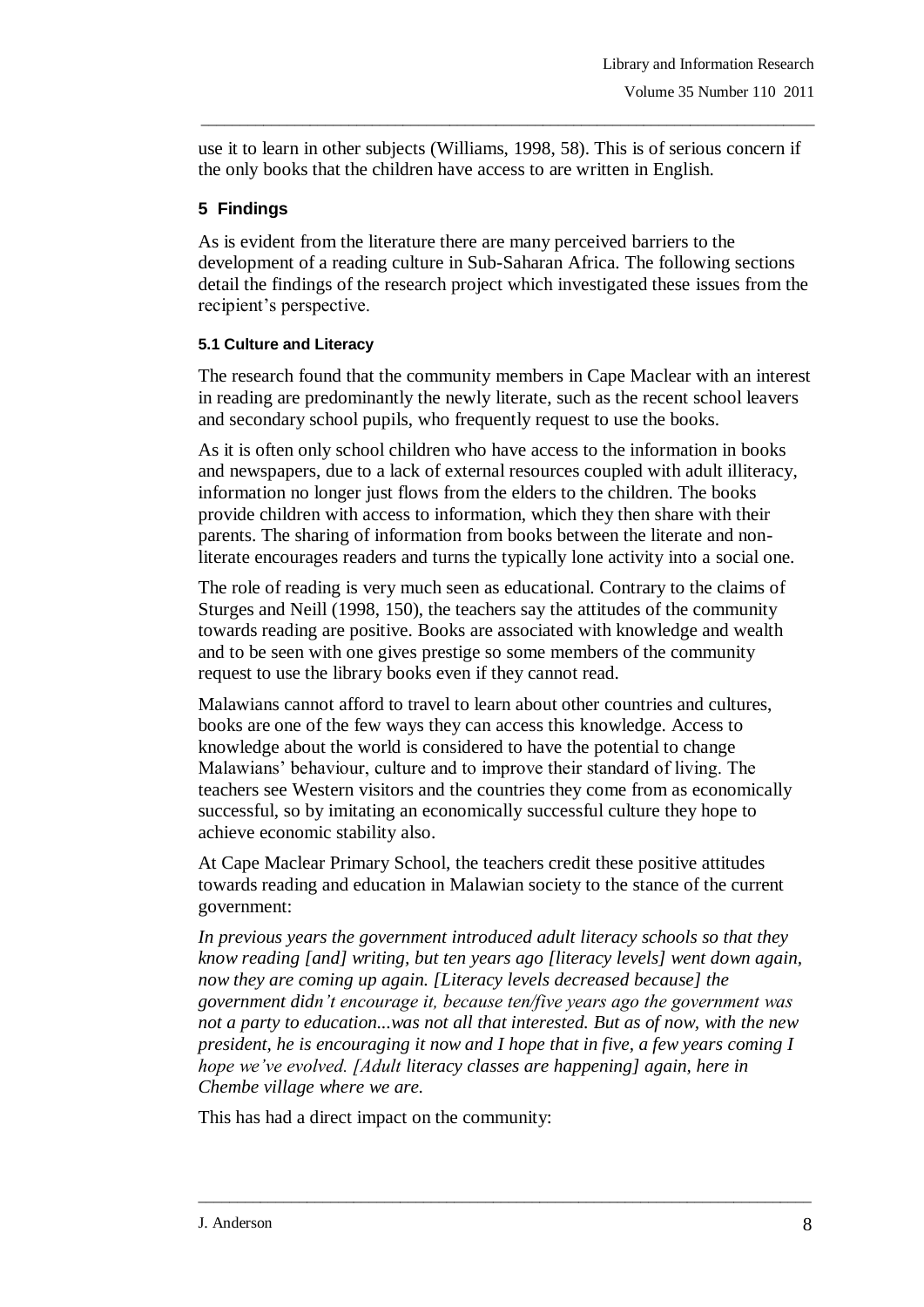*Our life depends in the lake because it is where we get fish; we get money after selling the fish. Because of this our old parents didn't write, they were busy catching fish in the lake, so most of them didn't go to school. . .but now people are sending their pupils to learn here. It is also encouraging parents to send their people because they are seeing now, some children, they are working after school. . .they are getting money. . . so, when they see what is happening, they are sending their pupils here.*

 $\_$  , and the set of the set of the set of the set of the set of the set of the set of the set of the set of the set of the set of the set of the set of the set of the set of the set of the set of the set of the set of th

For those interested in the development of a reading culture in Malawi this encouragement from the parents is an exciting finding if Krolak (2005, 4) is correct in her claim that "the desire to support the literacy acquisition of their children is a strong motivation for illiterate adults to become literate". She suggests that this should be seen as an opportunity to reach the adults through family literacy programmes especially as school children are more likely to be successful at school if they come from literate or semi-literate homes.

The findings indicate that reading does have a role to play in an oral culture; the barriers, which stand in the way of a reading culture taking root are poverty and lack of education rather than cultural influences.

### **5.2 Teaching and Reader Development**

The teachers recognise that the library provides the children with the opportunity to utilise the books in a way they never could before,

*Children understand by seeing, touching, feeling . . .this library have really helped this school. They have really improved in their reading and learning capacity. We had not enough materials from the government so some of the children have never seen a book or taken a book to read, just, reading or hearing the teacher, so in having a library, they go in to the library, they take a book, they see the picture, they read the words . . . In so doing they add more knowledge to what they have been taught in class.*

The teachers have high expectations of the library's ability to facilitate independent learning and hope that the children will obtain knowledge that they cannot access in class due to the large student numbers and a lack of individual attention from the teachers. However, the language barriers that the children face render the books inaccessible so, in practice, the teachers have to act as intermediaries. Most of the teachers do not take the library books into the classroom but they get information from the books, which they then add to their lessons.

In this school, the children are only allowed access to the books from standard 5 onwards; the age of standard 4 students can range from nine to sixteen so it is possible that a child can be as old as sixteen before having any access to the books, and at least as old as nine. As the books are written in English and the children do not begin to get taught in English until these later grades it is seen as pointless to be giving them access to books they cannot understand. However, it is not just the younger children who have problems with language barriers; the older children face difficulties also: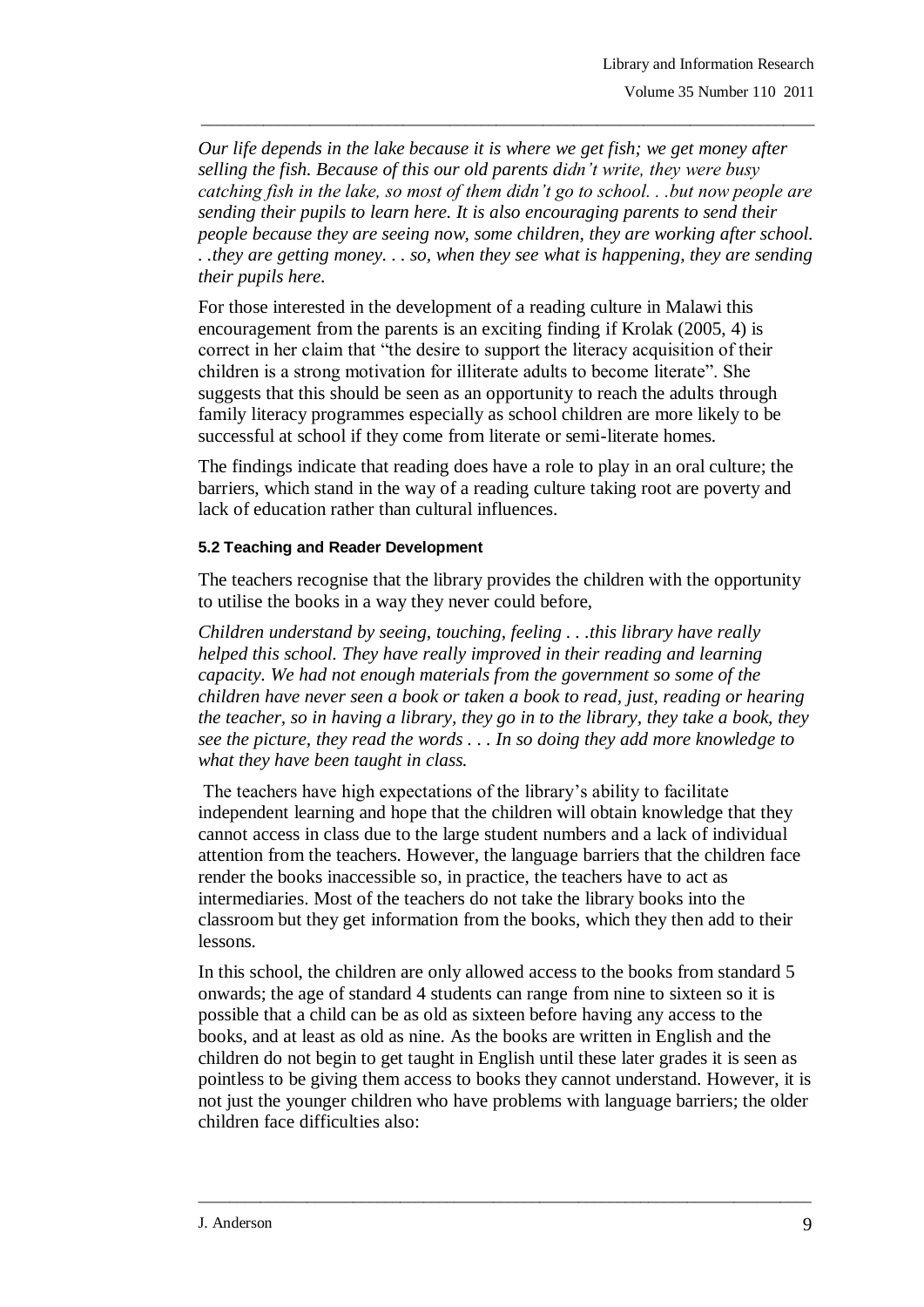*Even these guys who are in the elder class not most of them they can understand English very well. Not most of them they can understand these bombastic words that are found in the books so they always come and ask me, "Please interpret this for us".* (Library assistant)

 $\_$  , and the set of the set of the set of the set of the set of the set of the set of the set of the set of the set of the set of the set of the set of the set of the set of the set of the set of the set of the set of th

Four of the teachers "sometimes" take the children to the library during the school day but because the classes are so big and the library so small they have to take it in turns. This is both impractical and time consuming. The class sizes often reach 100 but there is only room for ten pupils at a time in the library.

This study indicates that Sturges and Neill's (1998, 163) suggestion that teachers in Africa are hard to convince of the value of libraries is incorrect. All of the teachers interviewed see the value of the library and think it is important to encourage the older children to go to the library if they have problems with their studies, to practice reading, and to expand their knowledge. Indeed, they almost see it as a substitute teacher. This approach is dependent on the child's initiative to act on this advice and on the library assistant's support once they are in the library. The children do not have access to books in the classroom, they are not given consistent, regular library time during the school day and there was little evidence to indicate that children are actively being taught independent research skills yet they are still expected to be independent learners.

The library assistant notices that the children are good at memorising information read to them from books but observes that when asked to explain what they have read, using their first language Chichewa, they are unable to do so. This corroborates Williams (1998) findings that the teaching methods used in the classroom focus on learning by rote but neglect to establish and ensure understanding.

Despite receiving no training and having not completed secondary school himself, the library assistant does much of the reading, library and book promotion work. He talks to students during assemblies and gatherings, explaining how using the books can help them in their exams and later in life. He helps the students to understand the books by explaining the meanings of words and "topics they do not understand".

Only two of the teachers read for pleasure; in contrast, the library assistant frequently mentioned leisure and the fun aspects of the library in his reports and interview, expressing a different attitude towards reading:

*Children come to the library because of the funny games and pictures, as you know kids are very much attracted to the pictures and they learn through that they always have great fun.*

Although many of the teachers use the library for personal reading the reasons given for this always relate to how the information within these books supports their jobs. This is an important role for the library as it is the teachers' only access to books.

*If I stay away from that then I will never impart knowledge to the children, because our careers as teachers, as a teacher I have to be reading continuously.*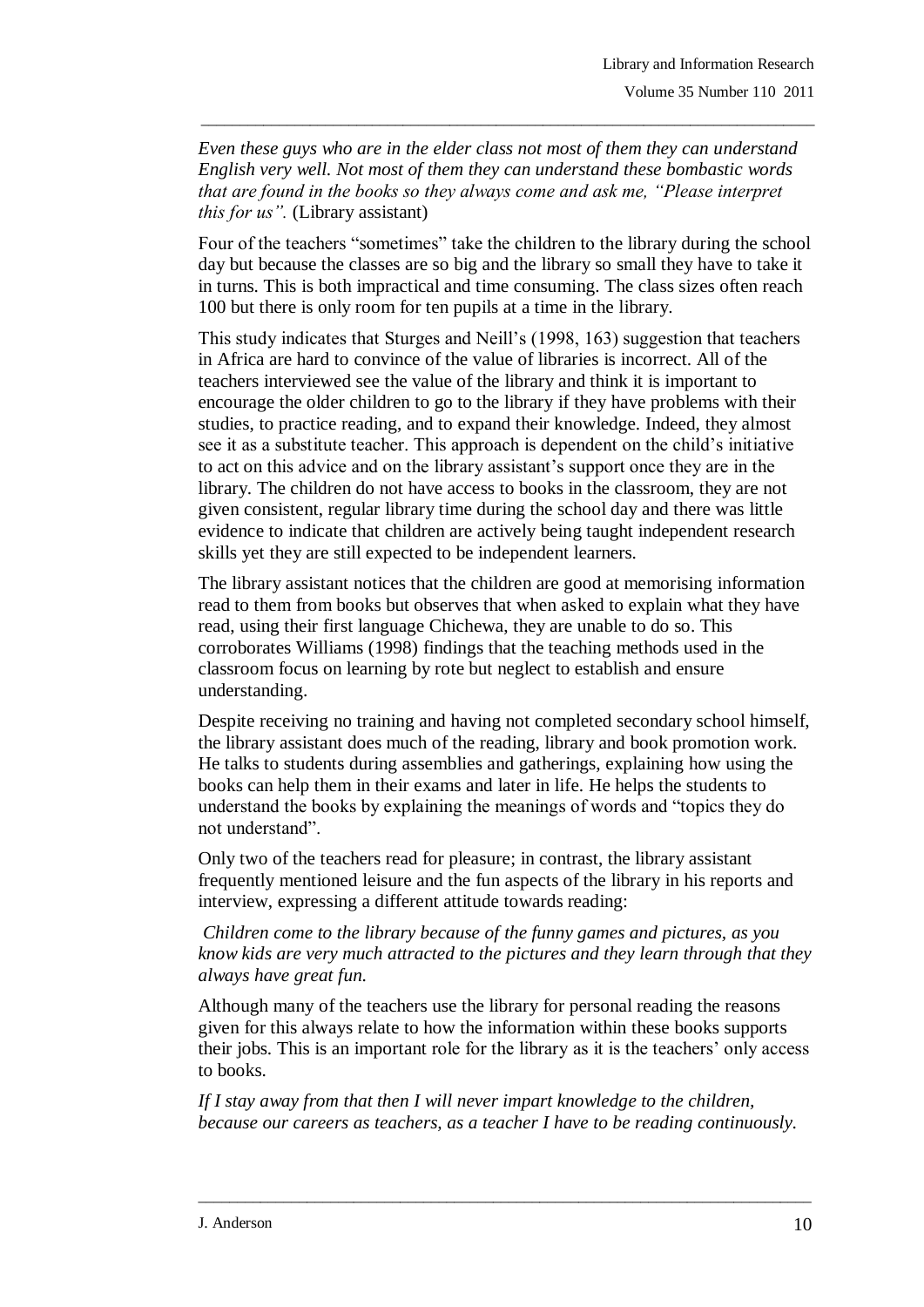*So the library is now an important part of our being encouraged in our learning as well as teaching.* 

 $\_$  , and the set of the set of the set of the set of the set of the set of the set of the set of the set of the set of the set of the set of the set of the set of the set of the set of the set of the set of the set of th

It is clear from the findings that the provision of donated book stock alone will not overcome the barriers to literacy and reader development. Professional support and training is required as well as the adaptation of teaching styles and use of resources.

### **6 Implications**

As is evident in this case study, thorough consultation with library aid recipients can reveal important aspects that the external donor may not have otherwise considered, aspects that will be crucial in informing the direction that a library project should take and how a service can be made relevant and effective. Library aid donors must not make assumptions about the community they wish to assist if inaccurate presumptions that undermine the aims of a project are to be avoided. Project evaluation using both qualitative and quantitative data is still lacking in the area of library aid, this study suggests that this must be addressed.

Experience from the case study suggests that donors, working alongside governments, must work with information professionals and education experts to develop innovative reader development programmes that utilize the traits of the community to engage everyone in reading. For example, in this study it was revealed that:

- New literates were a theme throughout the findings. New literates can slip back into illiteracy if they do not have access to reading materials post-school. This section of the community should not be overlooked by library providers. Reader development should be a lifelong, continuous process. The evident interest in learning about the outside world shown in this study and the desire for continued education is an ideal basis on which to encourage people to read.
- Information from books gets shared orally from the literate to the non-literate. The sharing of stories and the experience of reading is a prime factor of reader development. How can this highly sociable trait of an oral culture be used to engage more people in reading and facilitate involvement of non-literate community members? The new enthusiasm from parents due to government influence could be harnessed to help develop a reading culture but it would need community participation and relevant resources.
- Education and knowledge are associated with wealth. To be seen with a book  $\bullet$ gives one prestige. How can this be transformed into increased literacy levels and active engagement with library resources?
- The teachers and library assistant place great emphasis on the value of independent study, an important aspect of reader development, yet the current situation does not enable the children to utilize the library in this way. How can the teachers and library assistant be supported in developing the children's independent study skills? Library aid projects should consider training to be as essential as the provision of relevant books; training is necessary to help the teachers and the library assistant to use the resources that are already available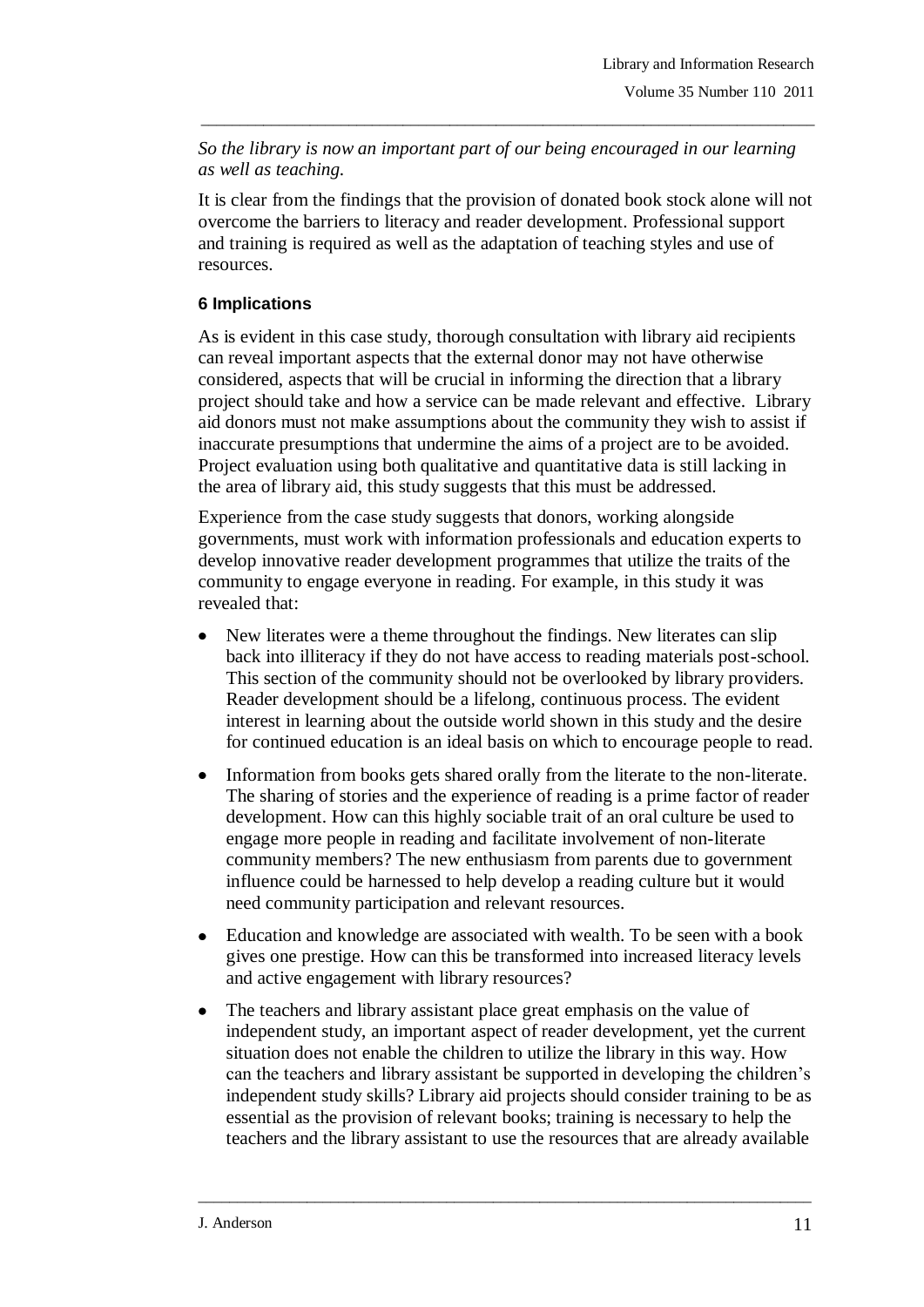to them more effectively. Book donations and enthusiasm from the stakeholders alone is not sufficient; professional support is also vital.

 $\_$  , and the set of the set of the set of the set of the set of the set of the set of the set of the set of the set of the set of the set of the set of the set of the set of the set of the set of the set of the set of th

### **7 Future research**

Future research is also recommended in the following areas:

- The few reader development programmes that have been researched and evaluated illustrate that if managed, directed and supported appropriately cultural traits can actually facilitate access to the written word. Reader development activity in sub-Saharan Africa is a new and emerging area that requires more evaluation and research without which resources will not be used to their full potential.
- Language barriers were a constant theme in this study. It is suggested that research be carried out regarding how this can be addressed. Zeleza (2002) reports that the supremacy of the English language hinders the success of local language publishing, if this is the case perhaps donors should look towards providing material used specifically for teaching English as a foreign language rather than just providing material printed in the English language.
- In this study the teachers and library assistant spoke for the children and the community. A repeat of this study extended to collecting first-hand data from these library stakeholders is recommended to provide a more comprehensive picture.
- No librarians, teachers, education or development experts were employed by the NGO featured in this study. It is recommended that research be carried out to establish whether this is endemic and if so, why? Philanthropic endeavours can have a vital role to play in international development. However, they must be subjected to quality insurance measures and regulation if they are to be directed effectively and appropriately. The NGO central to this study was formed on good intentions and philanthropy. However, a lack of consultation with professionals and the library users, a lack of consideration of the specialist training needed for the library assistant and no evaluation of their service in the five years since its installation, has limited the library's potential to serve its purpose despite the high expectations of the teachers.

### **8 Conclusion**

One of the teachers interviewed for this study said:

*I think in Malawi it is the song of the government, they decide that in every part and every learning area there must be a librarian, but the libraries must grow because it is a matter of encouraging a child to read . . . now a library is most important to our lifespan of our learning, really. . . Yes this is a very serious matter.*

Libraries, the library profession and the book donation model have vital contributions to make to global priorities for human development, particularly with the agreement of the Millennium Development Goals and the emphasis placed on education and literacy by African governments such as Malawi's.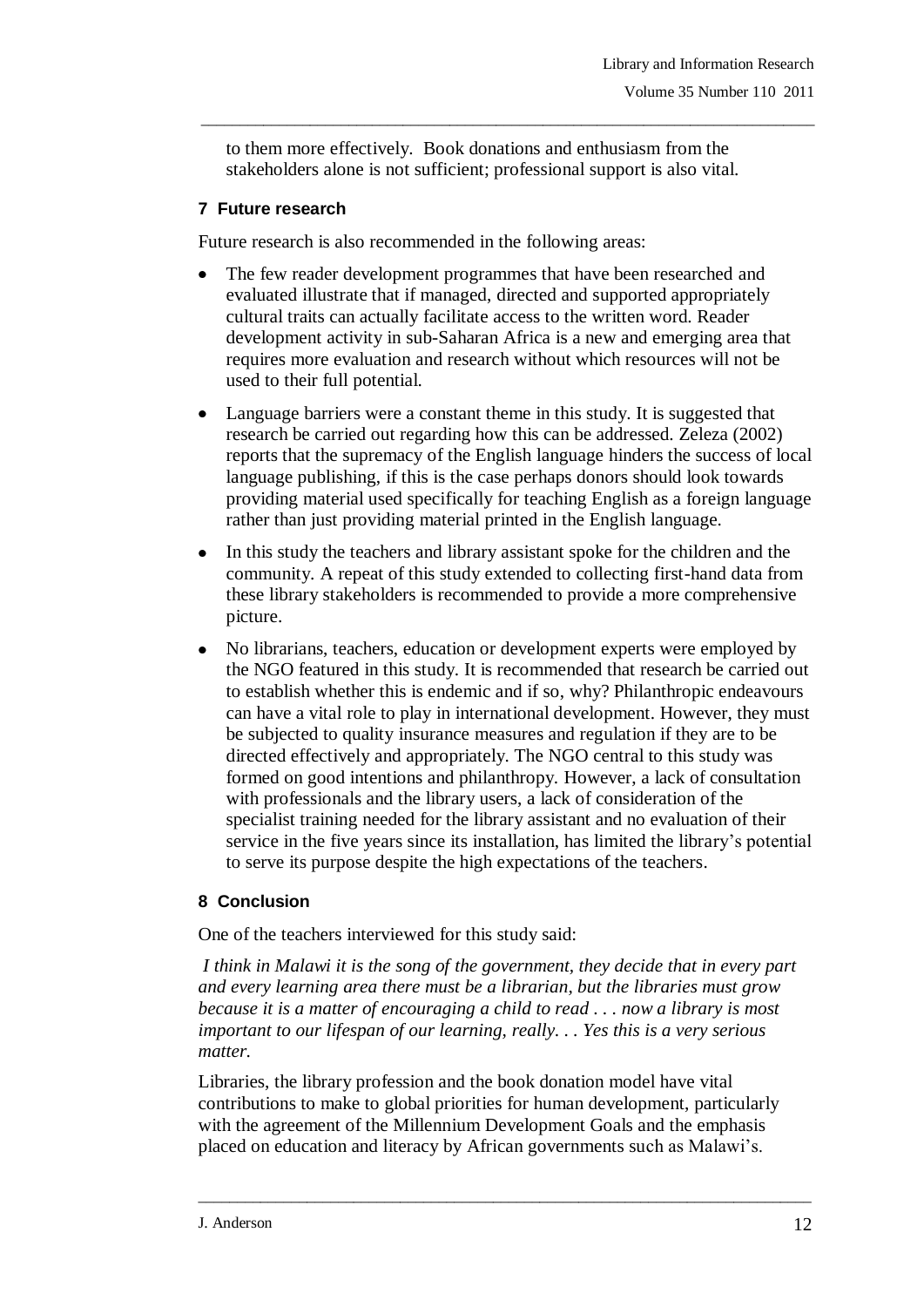However, as librarians and libraries in the UK fight for funding and recognition it is likely that, as is evident in this case study, trained staff and professionals are overlooked in the consultation process by UK based NGOs and development agencies. Any short term financial savings made by not employing or consulting library professionals can only be a false economy if the resources that are shipped overseas at great cost are not properly planned and directed and do not fulfil their potential. If not matched to need and supported with capacity building the widely used book donation model will fall short in its ability to contribute to global literacy and education targets.

 $\_$  , and the set of the set of the set of the set of the set of the set of the set of the set of the set of the set of the set of the set of the set of the set of the set of the set of the set of the set of the set of th

## **References**

Bryman, A. (2001) *Social Research Methods*. Oxford: Oxford University Press.

Krolak, L. (2005) *The role of libraries in the creation of literate environments*. Hamburg: UNESCO. URL:

[http://www.ifla.org/VII/s33/pub/s33\\_Krolak%20L.pdf](http://www.ifla.org/VII/s33/pub/s33_Krolak%20L.pdf) [accessed 08.8.11].

Makotsi, R. (2004) *Sharing resources - how library networks can help reach education goals*. Research paper commissioned by Book Aid International, London. URL: [http://www.bookaid.org/wp-content/uploads/2011/06/Sharing-](http://www.bookaid.org/wp-content/uploads/2011/06/Sharing-Resources-how-library-networks-can-help-reach-education-goals.pdf)[Resources-how-library-networks-can-help-reach-education-goals.pdf](http://www.bookaid.org/wp-content/uploads/2011/06/Sharing-Resources-how-library-networks-can-help-reach-education-goals.pdf) [accessed 08.8.11].

Mtshweni, D. (2003) Born to read: a programme of the Gauteng department of sport, recreation arts, culture, library and information services. In: Rosenberg, D. (ed.) *Reader development and reading promotion: recent experiences from seven countries in Africa*. Oxford: INASP. 1-12. URL:

[http://www.inasp.info/file/cff64e599486bfe3c3c492aa973cf152/book-reader](http://www.inasp.info/file/cff64e599486bfe3c3c492aa973cf152/book-reader-development-and-reading-promotion.html)[development-and-reading-promotion.html](http://www.inasp.info/file/cff64e599486bfe3c3c492aa973cf152/book-reader-development-and-reading-promotion.html) [accessed 08.8.11].

Otike, J. N. (1993) Book donations and their relevance to the Third World. *New Library World*. **94**(1107), 10-14.

Rosenberg, D. (ed.) (2003) *Reader development and reading promotion: recent experiences from seven countries in Africa*. Oxford: INASP. URL: [http://www.inasp.info/file/cff64e599486bfe3c3c492aa973cf152/book-reader](http://www.inasp.info/file/cff64e599486bfe3c3c492aa973cf152/book-reader-development-and-reading-promotion.html)[development-and-reading-promotion.html](http://www.inasp.info/file/cff64e599486bfe3c3c492aa973cf152/book-reader-development-and-reading-promotion.html) [accessed 08.8.11].

Sturges, P., Chimseu, George. (1996) Qualitative research in information studies: a Malawian study. *Education for Information*, **14**(2), 117-127.

Sturges, P., Neill, R. (1998) *The quiet struggle: information and libraries for the people of Africa.* 2nd ed. London: Mansell. URL: [http://www](http://www-staff.lboro.ac.uk/~lsrps/quiet%20struggle%20e-book/the%20quiet%20struggle%20small%20version/the%20quiet%20struggle%20pdf/the%20quiet%20struggle%20electronic%20edition%202.pdf)[staff.lboro.ac.uk/~lsrps/quiet%20struggle%20e-](http://www-staff.lboro.ac.uk/~lsrps/quiet%20struggle%20e-book/the%20quiet%20struggle%20small%20version/the%20quiet%20struggle%20pdf/the%20quiet%20struggle%20electronic%20edition%202.pdf)

[book/the%20quiet%20struggle%20small%20version/the%20quiet%20struggle%2](http://www-staff.lboro.ac.uk/~lsrps/quiet%20struggle%20e-book/the%20quiet%20struggle%20small%20version/the%20quiet%20struggle%20pdf/the%20quiet%20struggle%20electronic%20edition%202.pdf) [0pdf/the%20quiet%20struggle%20electronic%20edition%202.pdf](http://www-staff.lboro.ac.uk/~lsrps/quiet%20struggle%20e-book/the%20quiet%20struggle%20small%20version/the%20quiet%20struggle%20pdf/the%20quiet%20struggle%20electronic%20edition%202.pdf) [accessed: 08.8.11].

\_\_\_\_\_\_\_\_\_\_\_\_\_\_\_\_\_\_\_\_\_\_\_\_\_\_\_\_\_\_\_\_\_\_\_\_\_\_\_\_\_\_\_\_\_\_\_\_\_\_\_\_\_\_\_\_\_\_\_\_\_\_\_\_\_\_\_\_\_\_\_\_\_\_\_\_\_\_\_

Tötemeyer, A. J. (1994) Speaking from a book: the transfer of de-recorded information of the information starved. *IFLA Journal*. **20**(4), 410-418.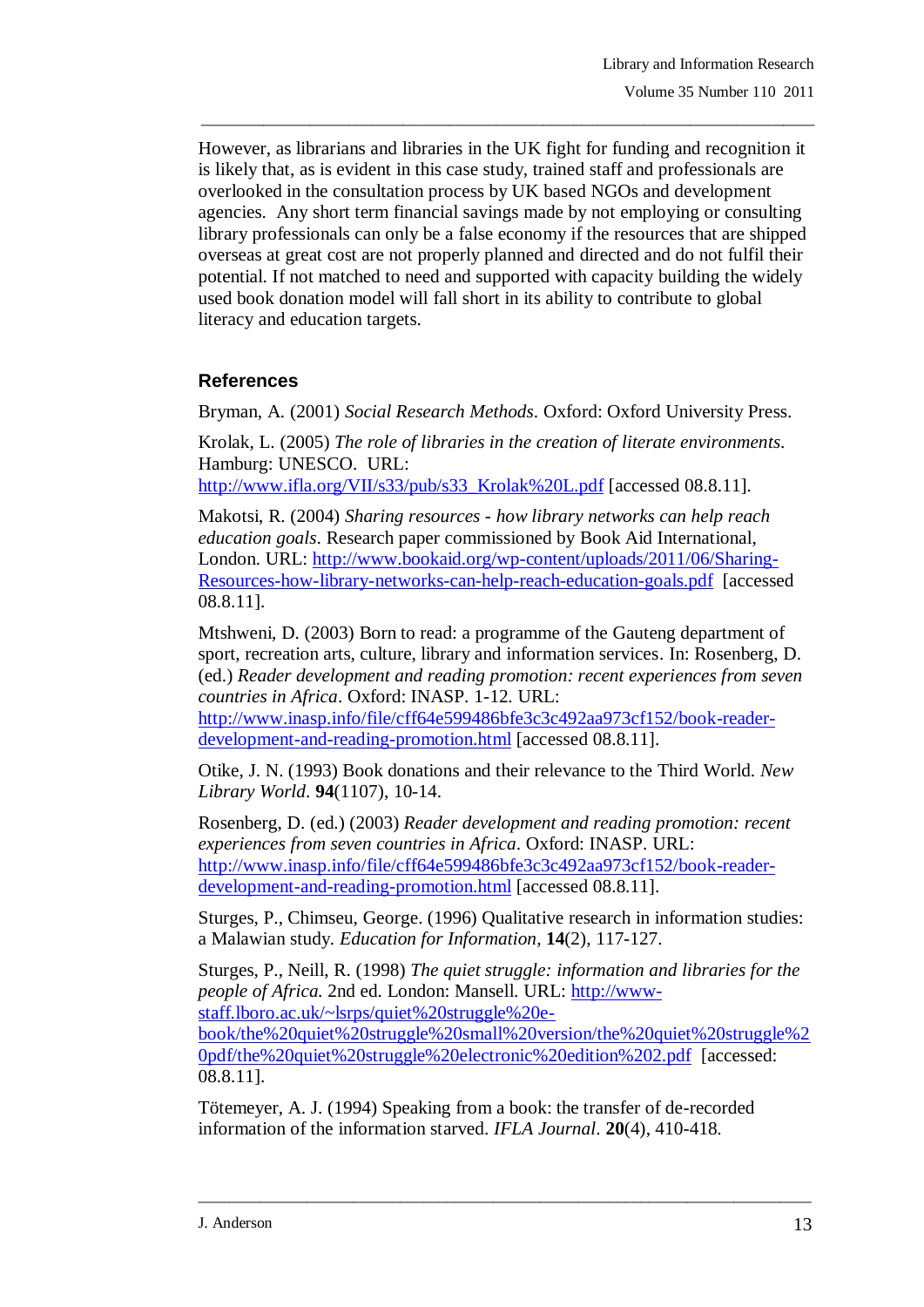United Nations Development Programme (2003) *Malawi: Millennium development goals report 2003.* URL:

<http://www.undp.org.mw/reports/MALAWI%20MDGr%202003.pdf> [accessed 08 .8.11].

 $\_$  , and the set of the set of the set of the set of the set of the set of the set of the set of the set of the set of the set of the set of the set of the set of the set of the set of the set of the set of the set of th

United Nations Development Programme (2005) *Human development report 2005*. UNDP, New York. URL:

[http://hdr.undp.org/en/media/HDR05\\_frontmatter.pdf](http://hdr.undp.org/en/media/HDR05_frontmatter.pdf) [accessed 08.8.11].

United Nations Educational, Scientific and Cultural Organisation (2004) *The development of education in Malawi. 2004 report. Prepared for the 47th Session of the International Conference on Education*. UNESCO. URL: [http://www.ibe.unesco.org/International/ICE47/English/Natreps/reports/malawi.p](http://www.ibe.unesco.org/International/ICE47/English/Natreps/reports/malawi.pdf) [df](http://www.ibe.unesco.org/International/ICE47/English/Natreps/reports/malawi.pdf) [accessed 08.8.11].

United Nations Educational, Scientific and Cultural Organisation (2005) *Education For All global monitoring report 2006*: literacy for life. Geneva: UNESCO. URL:<http://unesdoc.unesco.org/images/0014/001416/141639e.pdf> [accessed 08.8.11].

Williams, E. (1998) *Investigating bilingual literacy: evidence from Malawi and Zambia*. London: Department for International Development. (Serial No: 24). URL: [http://www.dfid.gov.uk/r4d/PDF/Outputs/Misc\\_Education/paper24.pdf](http://www.dfid.gov.uk/r4d/PDF/Outputs/Misc_Education/paper24.pdf) [accessed 08.8.11].

World Economic Forum (2009) The global information and technology report 2008-2009. World Economic Forum. URL:

<http://www.insead.edu/v1/gitr/wef/main/fullreport/index.html> [accessed 12.9.09).

\_\_\_\_\_\_\_\_\_\_\_\_\_\_\_\_\_\_\_\_\_\_\_\_\_\_\_\_\_\_\_

### **The Occasion**

This paper presents the findings of an MSc dissertation, entitled Library Aid to Developing Countries: A case study investigating how a Western literary library model is integrated into a Sub-Saharan African oral culture within the Malawian primary education system, which won the LIRG Student Research Prize 2010.

### **Acknowledgement**

The dissertation on which this research paper is based was submitted to the University of the West of England, Bristol in accordance with the requirements of the degree of MSc in Information & Library Management, 2010.

\_\_\_\_\_\_\_\_\_\_\_\_\_\_\_\_\_\_\_\_\_\_\_\_\_\_\_\_\_\_\_\_\_\_\_\_\_\_\_\_\_\_\_\_\_\_\_\_\_\_\_\_\_\_\_\_\_\_\_\_\_\_\_\_\_\_\_\_\_\_\_\_\_\_\_\_\_\_\_

A previous version of this paper was published in *Aslib Proceedings*:

Anderson, J. And Matthews, P. (2010) A Malawian school library: culture, literacy and reader development, *Aslib Proceedings: New Information Perspectives*, **62**(6), 570-584.